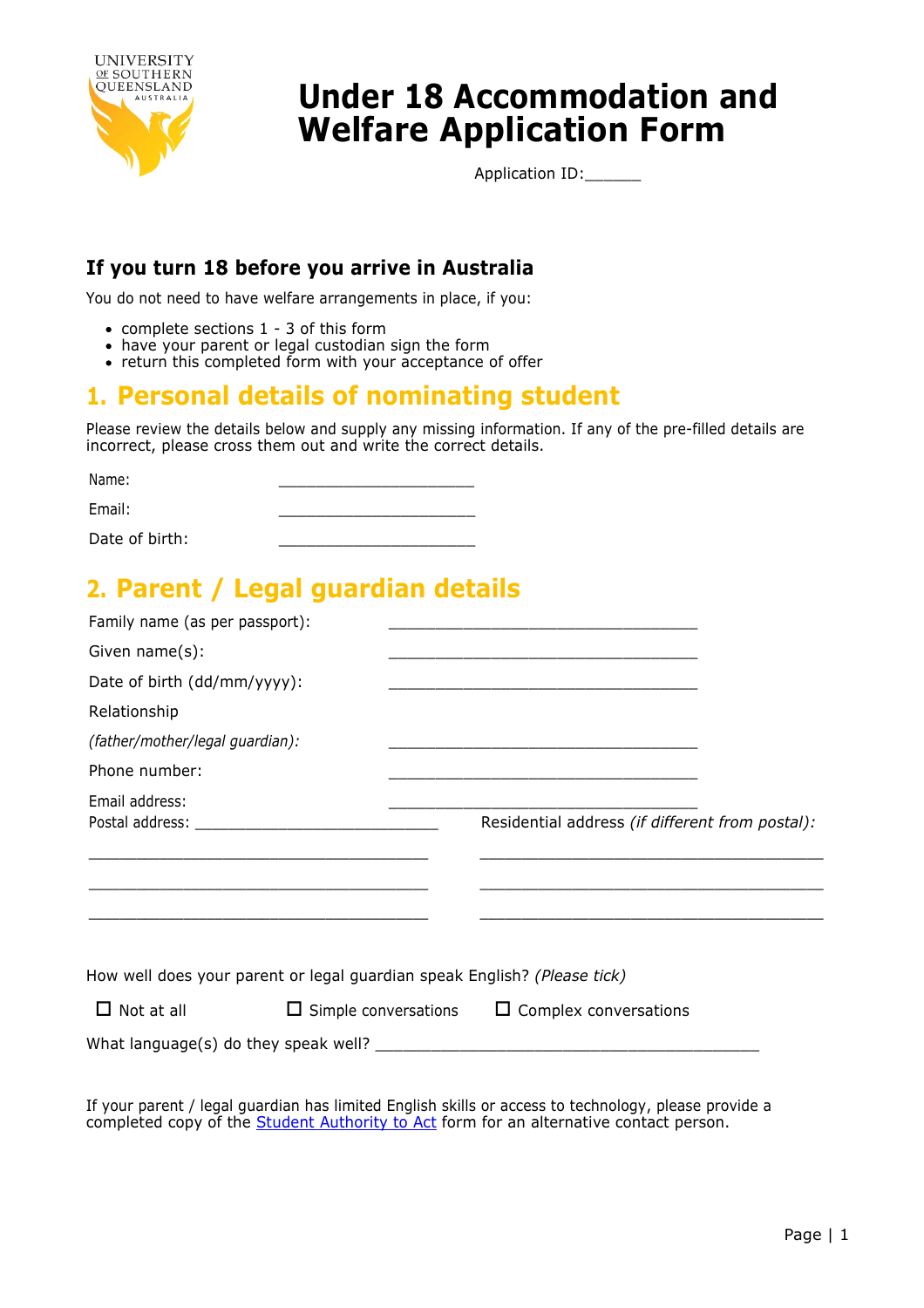### **3. Turning 18 prior to arrival**

Will you turn 18 years old before arriving in Australia?

No - **Move on to section 4**

Yes - Student and Parent/Guardians to sign declaration below, then move on to **section 9**.

I/We declare that The state will not arrive in Australia until after they have turned 18 years of age. Note: Both parents and/or legal custodians must sign this declaration.

| Date: $\frac{1}{2}$ / $\frac{1}{2}$ |
|-------------------------------------|
|                                     |
|                                     |
| Date: $\frac{1}{2}$ / $\frac{1}{2}$ |
|                                     |
| Date: $\frac{1}{2}$ / $\frac{1}{2}$ |

### **4. Welfare Arrangement Details**

*(To be completed by parents/legal guardian)*

Please select a welfare arrangement from the list below and complete the corresponding section of the form:

O Option A: Student living with approved relative (complete Section 5)

O Option B: Student applying for USQ welfare arrangement (complete section 6)

## **5. Option A: Student living with approved relative**

The student will live in Australia with a parent/relative as detailed below and approved by the Department of Home Affairs.

#### **Relative Details:**

| Family name (as per passport):<br>Given name(s):<br>Relationship: |  |
|-------------------------------------------------------------------|--|
| (father/mother/legal guardian/other relative)                     |  |
| Date of birth (dd/mm/yyyy):                                       |  |
| Phone number:                                                     |  |

Phone number: Email address:

**Please attach proof of relationship or a statutory declaration confirming the relationship between the student and legal guardian.**

\_\_\_\_\_\_\_\_\_\_\_\_\_\_\_\_\_\_\_\_\_\_\_\_\_\_\_\_\_\_\_\_\_\_\_

*Please note that the parent/legal guardian or approved relative must have an appropriate visa to remain in Australia while the student is under 18 and must satisfy Department of Home Affairs requirements related to your accommodation and welfare arrangements as part of your application for a student visa.*

| Parent/legal guardian signature: | Date: / / |
|----------------------------------|-----------|
|                                  |           |
| Student signature:               | Date: / / |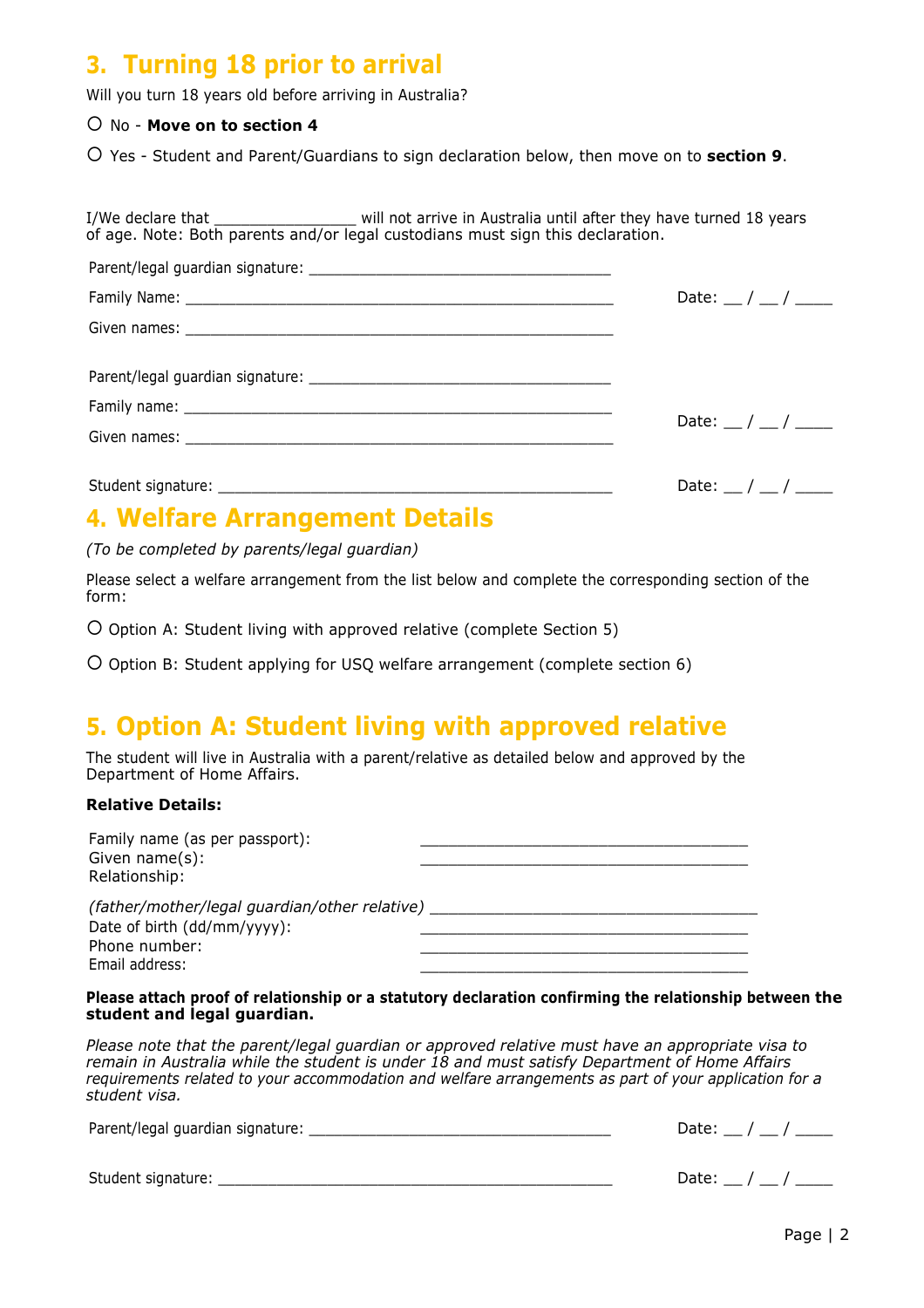# **6. Option B: Student applying for USQ welfare arrangement**

The student will live in Australia *without* a Legal Guardian or relative and is applying for USQ Accommodation and welfare Program Approval.

This section must be completed where an International student under the age of 18 wishes to study oncampus in Australia but will not be living with an approved parent'/legal guardian or relative and [wishes](https://policy.usq.edu.au/documents/13464PL)  [for the University to provide welfare arrangements for the student as outlined in the Under 18](https://policy.usq.edu.au/documents/13464PL) International Students Policy. **[Please note the USQ Accommodation and Welfare Program is only](https://policy.usq.edu.au/documents/13464PL) available to USQ students who wish to study on-campus in Toowoomba and who reside in the USQ McGregor Residential College, Toowoomba.**

If you selected USQ to take responsibility for the Student's welfare arrangements, you will be required to complete an **online application** to arrange and confirm your accommodation at the USQ McGregor Residential Colleges.

Has an online application for accommodation at the USQ McGregor Residential College been submitted?

 $\overline{O}$  Yes Date Submitted:  $\overline{O}$  /

O No

### **7. Terms and Conditions**

#### **Visa requirements**

The Department of Home Affairs (DHA) requires all international students who will be under 18 years of age when entering Australia on a student visa, to have appropriate accommodation, support and welfare arrangements in place. When you apply for a student visa, you will need to provide evidence that you will be living with a parent, legal custodian or relative, or that the University has approved your care arrangements.

#### **Welfare arrangements**

International students under 18 years of age can meet DHA's visa requirements in a number of ways, including living with a parent or legal guardian, and living with a relative approved by DHA. Alternatively, students can enter care arrangements approved by USQ. Students wishing to use the USQ Under 18 Welfare Program must complete the relevant section of this form.

#### **CAAW Form**

If USQ accepts responsibility for your care arrangements, you will receive a Confirmation of Appropriate Accommodaion and welfare (CAAW) together with your Confirmation of Enrolment (COE) for the purpose of applying for a student visa.

#### **Visa conditions**

Students who have not turned 18 are subject to visa conditions that require them to maintain adequate welfare accommodation arrangements. If the University has accepted responsibility for your welfare arrangements, you must not change these arrangements until you have sought written approval from the University. Approval to change arrangements will only be granted in line with the University's [Under 18 International Student Policy](https://policy.usq.edu.au/documents/13464PL) and U18 International Student Care Framework. You must not travel to Australia before the day that your welfare arrangements will commence.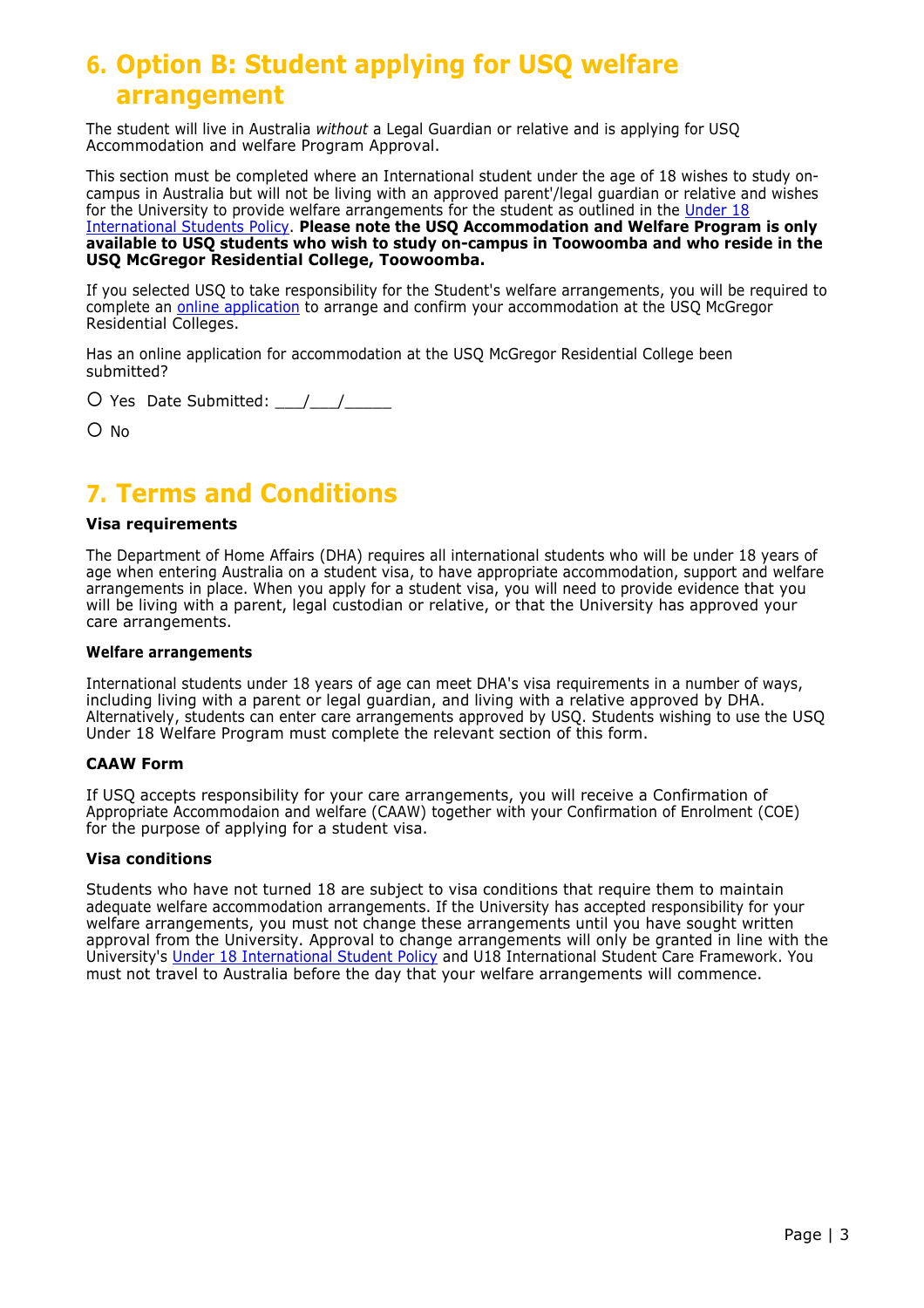### **8. Declaration**

Declaration by the student and parent or legal guardian:

 $\Box$  We declare that we have read and [understood](https://policy.usq.edu.au/documents/13464PL) the contents of this form and the USO Under 18 International Students Policy and that [the information we](https://policy.usq.edu.au/documents/13464PL) have provided is true and correct in every detail.

 $\Box$  We acknowledge and agree that the University reserves the right to reverse or vary any decision made on the basis of incomplete or false information provided.

 $\Box$  We acknowledge that all documents accompanying this form become the property of the University.

 $\Box$  We acknowledge and agree that the University may contact the Student's parent or legal guardian to discuss matters relating to the Student's health, safety, welfare or accommodation if the University reasonably believes this to be necessary at any time while the Student is under 18 years of age. Further, the Student's parent or legal guardian may apply to access and amend the Student's personal information, including information relating to their education, while the Student is under 18 years of age.

 $\Box$  I/We agree to comply with the Under 18 International Student Policy requirements (as amended from time to time). I acknowledge and agree that student attendance in accordance with the program requirements is compulsory and that if the Student fails to comply with the program attendance and progression requirements the University may notify the Department of Home affairs (DHA) that it no longer approves the Student's accommodation, support and welfare arrangements. I understand that this may have serious consequences for the Student's Visa.

 $\Box$  We have assessed the proposed accommodation arrangements for the Student and hereby approve the arrangements as satisfactory for the Student's needs. I acknowledge and agree that the University relies on this representation and that the Student will not change accommodation, support and welfare arrangements at any time while they are under 18 years of age without the prior written approval of the University.

 $\Box$  I/We acknowledge and consent that where the Student is sponsored, USQ may disclose personal information concerning or relating to the Student's enrolment and education to the sponsor.

 $\Box$  I/We acknowledge and agree that the Student will be required to confirm daily attendance at a minimum of one scheduled breakfast/dinner or by checking in with the Residential Advisor in person.

 $\Box$  I/We acknowledge and agree that the Student will be required to provide evidence of written approval from their parent or legal custodian for any overnight excursions and travel to the Manager (Residential Life) at least 3 days prior to the excursion or travel taking place.

 $\Box$  I/We acknowledge and agree that the Student will register for and use the free [transport](https://www.usq.edu.au/study/international/living-studying-in-australia/airport-pick-up) service provided by USQ to arriving International Students for transport from the airport to the University.

 $\Box$  I/We give consent for the University of Southern Queensland to provide Internet Access to the Student for their studies, research or other educational activities. I understand that in doing so the Student will have unrestricted access to the Internet provided through facilities and services offered by USQ and that use of these will be in accordance with USQ's ICT policies.

Parent/legal guardian signature: **Example 2018** 

| Dafe: |  |
|-------|--|
|-------|--|

Student signature:  $\Box$